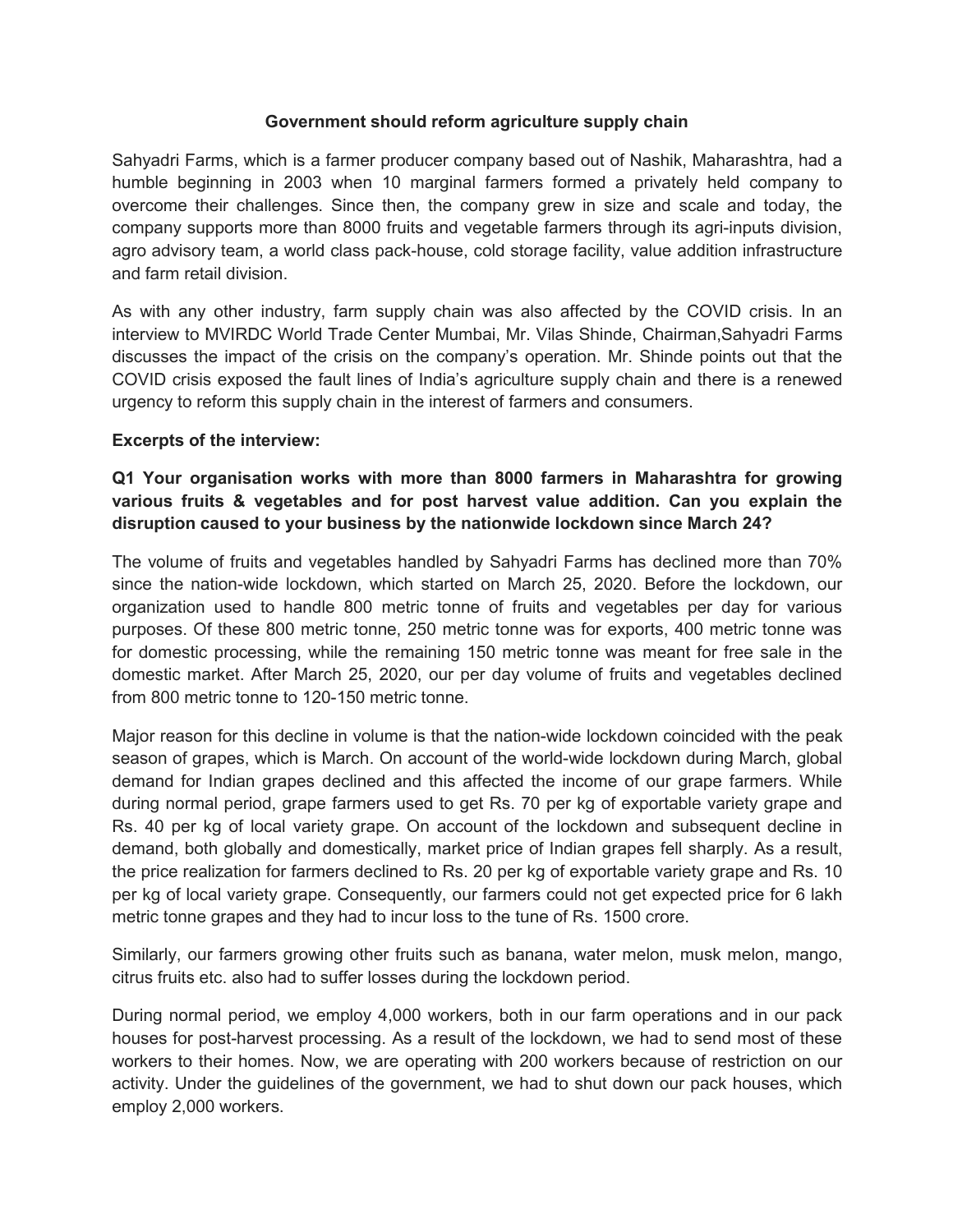# **Q2 Government exempted agriculture sector from the lockdown and allowed production and transport of farm inputs. Doyou still face challenges in bringing back farm and offfarm operation to the pre-lockdown level?**

Yes. The government proactively classified agriculture and related services under the essential list of items and allowed their operations during the lockdown. But we still continue to face shortage of manpower as we sent most of our workers to their hometown during the initial period of lockdown. Now, we are finding it difficult to get back our workers to resume operation on full scale. We expect shortage of manpower to continue for the next few months depending on how the COVID crisis evolves in the days to come.

# **Q3. Your organisation is also a major exporter of grapes from India. What are the challenges you are facing both in India and abroad in shipping the cargoes?**

During the initial phase of lockdown, we suffered from scarcity of containers and drivers for transporting cargoes. Now, this problem has been largely addressed. However, we continue to face weak demand for our fruits and vegetables in the global market. Prices of our products declined 50% from the pre-COVID level in our target markets. On account of poor market condition and weak price realisation, our export activity has been largely affected.

### **Q4. What are your suggestions to the central and state governments to prevent disruption to the agriculture and food processing sectors in the days to come?**

The major lesson we learnt from the COVID crisis is that India should transform its farm supply chain into a more market-oriented and farmer-centric system by abolishing the current system that is dominated by the APMC market. India still has the traditional supply chain model driven by APMCs. During the lockdown period, our farmers could not access market because APMCs were closed and there was no alternative to APMCs. Therefore, we need to break away from the dominance of APMCs and create a next-generation farm supply chain, which connects farmers directly to consumers, food processing companies and food retail chains.

Government of India and the state governments should support farmers, both financially and through legislative reforms in bringing about this much needed transformation in supply chain.

### **Notifications**

#### **Press Information Bureau, Government of India**

Prime Minister launches technology platform to empower MSMEs